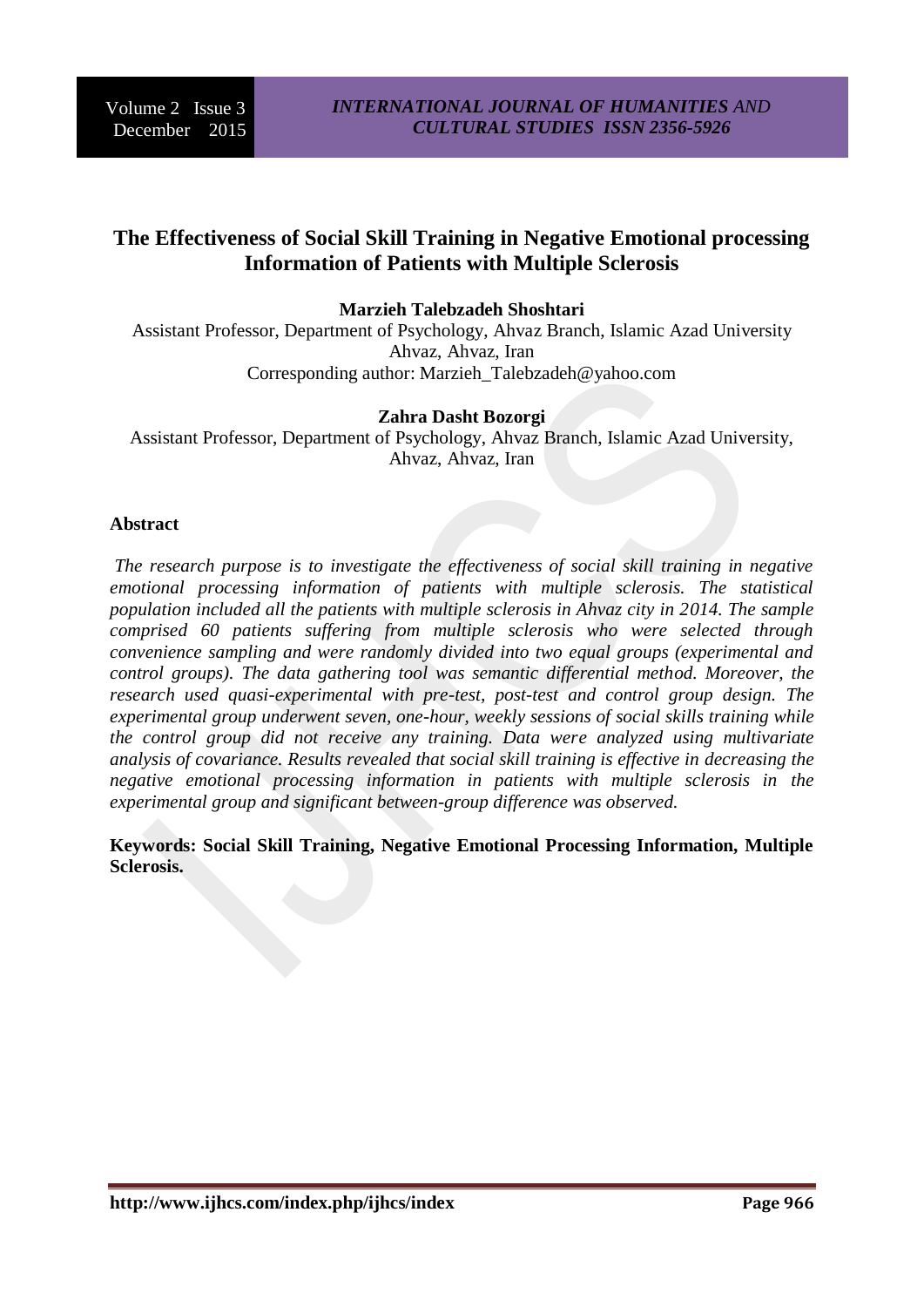### **Introduction**

Multiple sclerosis is the most common chronic inflammatory disorder of the central nervous system in adults. The disease causes a wide range of symptoms depending on the location and characteristics of the central nervous system pathology (Doring et al., 2011). In this disease, the myelin in the central nervous system of the brain, optic nerve and spinal cord are injured. The most common age of onset is early adulthood and women are about twice more likely to develop this disease (Holland & Halper, 2005).

In addition to the involved biological mechanisms, psychological factor can also affect mental stress diseases such as MS. The broad spectrum of neurological- psychiatric aspects is what makes this chronic disease more critical in the field of psychiatry. Studies indicate that, in addition to fatigue and mood disorders, a wide range of psychiatric symptoms such as psychos, hallucinations, anxiety, personality disorders and cognitive dysfunction in multiple sclerosis patients are displayed. Personality changes are common in these patients and 20 to 40 percent of MS patients suffer from increased irritability or apathy as secondary changes of personality. MS disease can be regarded as a disorder in Axis III and as a risk factor in suicide by inducing depression, personality changes and cognitive inhibition failure (Aghayousefi et al., 2012).

These patients should cope with daily life stresses and unpredictable ups and downs. Therefore, the development of this disease can interfere with work, family life, social activities and relationships. The goal of psychological interventions is to help individuals cope with the above-mentioned challenges (Malcomson, Dunwoody & Low-strong, 2007). Regarding the chronic course of this disease and the diversity and the multiplicity of problems, most of the patients don't know how to control and cope with it and don't receive the appropriate supportive services. These patients tend to retain their independence despite their disabilities and achieve a successful life in spite of their limitations. In order to help patients cope with the disease and adapt to that, delivering counseling services about the nature of the disease, coping with the problems presented by the disease, improvement of relational skills and changing the patients' attitude toward the disease and their current condition can create hope and motivation in them to be able to address and handle the problems and accept the limitations they can't adapt to (Jahan Bakhshian & Zandi Pour, 2011).

According to the World Health Organization, it is predicted that after 2010, few people can have satisfactory life without social skills and assertiveness. These skills can be effective in achieving success in life through the manipulation of mental and individual capacity. Therefore, training these skills can enhance psychosocial capacity and enables them to think and analyze situations and have adaptable behaviors (Mangrulkar, Whitman & Posner, 2001). Social skills are affected by cultures and social groups that individuals are associated with and the amount of these skills plays an important role in social and behavioral health. Social skills are behaviors that enable one to interact effectively and avoid undesirable responses and are indicators of behavioral and social health of individuals. These skills are rooted in cultural and social contexts and include behaviors such as being a pioneer in a new relationship, asking for help and offering to help the others (Garmaroudi & Vahdani Nia, 2006).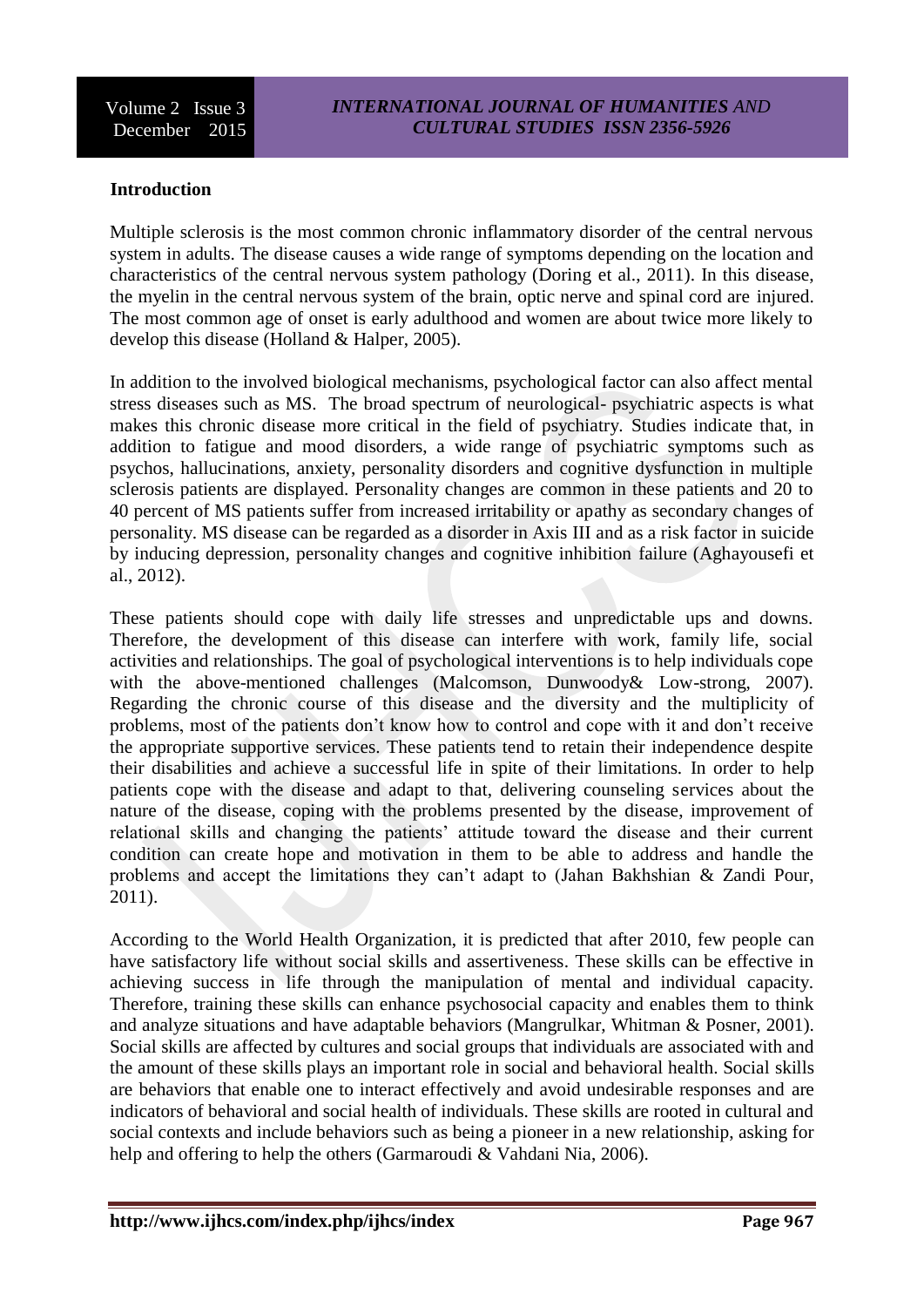Volume 2 Issue 3 December 2015

## *INTERNATIONAL JOURNAL OF HUMANITIES AND CULTURAL STUDIES ISSN 2356-5926*

Social skills are a wide range of behaviors such as communicating effectively and appropriately with others, providing helpful useful and appropriate answers, tending to show generous, empathetic and helpful behaviors, avoiding bullying and making fun of others (Matson, Fee, Coe & Smith, 2000). Social skills training is a technique through which people learn to remain calm and communicate appropriately and pleasantly in different situations. Reviews of the theoretical foundations of emotional information processing indicate the existence of two views. One is that people tend to process specific emotional stimuli that are consistent with their either current mood states or their ongoing personality traits. Most of the research is based on the "mood- congruency hypothesis". This hypothesis puts forward that when in good mood, people devote their attention to specific matters and interpret the situation from positive point of view; whereas, when in bad mood, everything seems disappointing and they tend to interpret the situations as bad (Semantic processing) (Rusting, 1998).

According to this approach, past meaningful experience along with a cognitive structure that is a combination of memories, attitudes and images exert effect on current life reactions and perceptions. Regarding the fundamental role of emotional processing in shaping the schemas, recognizing and changing the negative emotional information processing through social skills training can improve the mental health of patients suffering from MS. Research indicates that neural-psychological counseling can improve the social behavior of patients suffering from multiple sclerosis and employment of non-pharmaceutical therapies is helpful in the improvement of social behaviors' problems induced by this disease (Benedict et al, 2000).

Different studies carried out by Amani & Hadian Hamedani, 2008; Kakia, 2010; Khalatbari et al., 2010; Attari et al, 2005 have shown the effectiveness of social skills training. However, carrying out a study on the effectiveness of social skills training in negative emotional information processing of patients with multiple sclerosis seems to be of crucial importance. Therefore, the present study aimed to investigate the effectiveness of social skill training in negative emotional processing information of patients with multiple sclerosis.

#### **Method and materials**

The present research employed a quasi-experimental with pre-test, post-test and control group design. The statistical population included all the patients suffering from multiple sclerosis who were the members of MS association in Ahvaz City in 2015. The entry criteria were being the age range of 20 to 40 years old, MS diagnosis of relapsing-suppression, being in the suppression stage, not having received psychological therapies prior to the treatment, a minimum degree of BA and having filled out the consent form to enter the research. Based on these criteria, our sample comprised 60 patients suffering from multiple sclerosis who were selected through convenience sampling and were randomly divided into two equal groups (experimental and control groups).

Semantic Differential test was designed and developed by Osgood et al (1975). This test measures the connotative meaning of processing. Factor analysis showed the emergence of three underlying components that have been named: Evaluation (four aspects and five scales), potency (two scales) and activity (two scales) and risk (two scales) (Isa Zadegan, 2009). The items are scored on 7-point Likert scale. The raw scores are separately estimated for each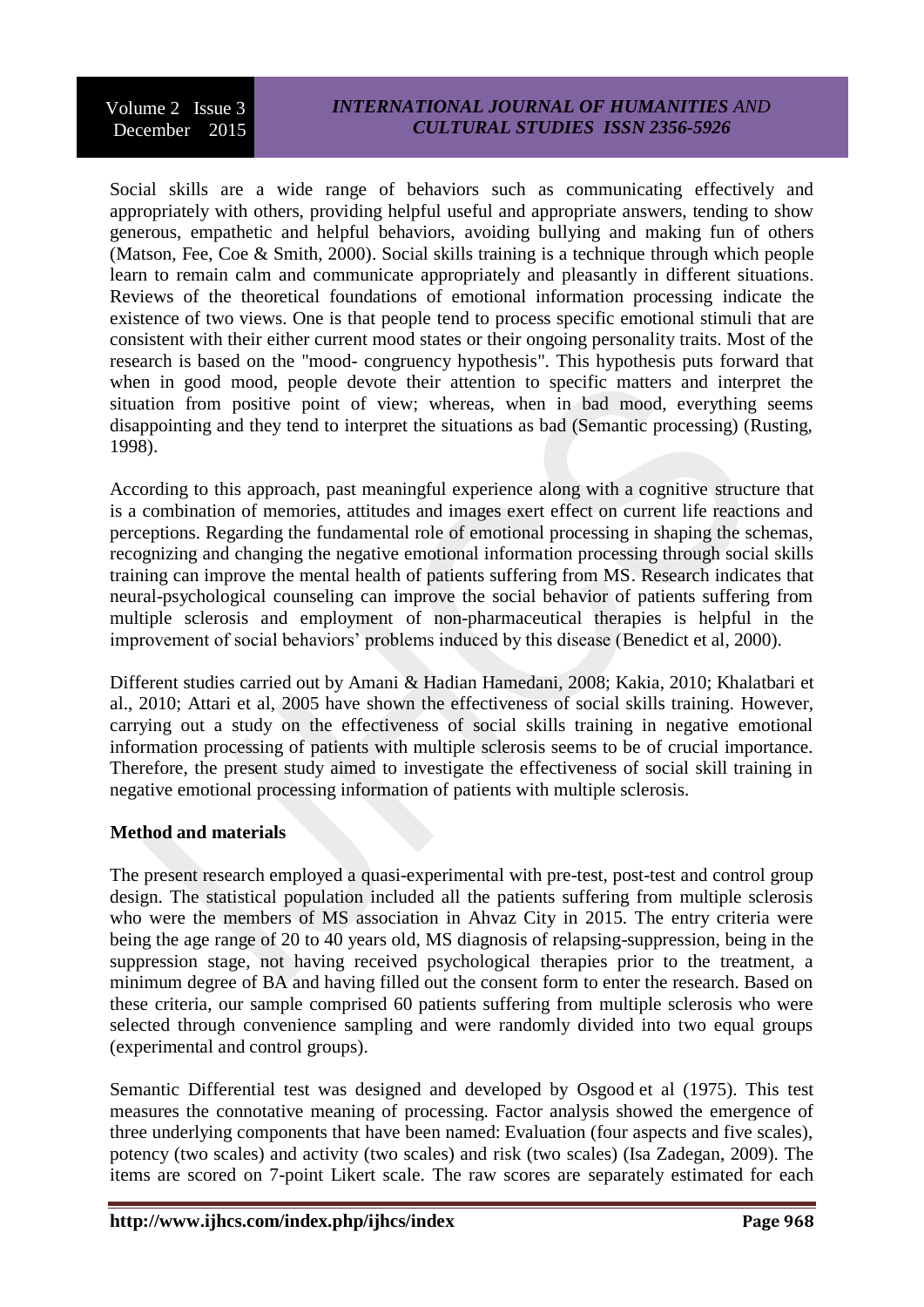Volume 2 Issue 3 December 2015

## *INTERNATIONAL JOURNAL OF HUMANITIES AND CULTURAL STUDIES ISSN 2356-5926*

aspect. The difference in concepts' profiles between two groups can be analyzed that is regarded as the D score or meaning distance. This test was designed by Marx (1965) in Maudsley Psychiatric Institute to observe and analyze three types of antisocial, obsessivecompulsive and normal individuals based on Osgood semantic differential technique. Fifteen emotional concepts from the continuum of emotional experience and three fields of angeraggression, phobia-anxiety and love were voluntarily selected. In the research by IsaZadegan (2010), the reliability using test-retest method was obtained to be equal to .59 in the short term (one week). In the research by Ghamari Givi and Bashar Pour (2010), Cronbach alpha coefficient was obtained to be .85. The reliability of the test in the present research was obtained to be .87 using Cronbach alpha.

Thirty individuals in the experimental group underwent seven, one-hour, weekly sessions of social skills training while the control group did not receive any training. Social skills training sessions included the introduction of training, flexibility training, role playing, skill of apologizing, practice of refusal, social understanding skills, recognition of uncertainty and insistence, the dynamics of social behavior, skill of clarifying the messages of others, recognizing others' social states and strengthening the social support.

#### **Results and findings**

Emotional Concepts

|                                |         | Table 1- mean and standard deviation of semantic differential in the experimental and |        |           |    |
|--------------------------------|---------|---------------------------------------------------------------------------------------|--------|-----------|----|
| groups in pretest and posttest |         |                                                                                       |        |           |    |
| Variables                      | Stage   | statistical index                                                                     | Mean   | <b>SD</b> | N  |
|                                |         |                                                                                       |        |           |    |
|                                |         | Group                                                                                 |        |           |    |
| Semantic                       | Pretest | Experimental                                                                          | 746.20 | 46.08     | 30 |
| Differential of                |         | Control                                                                               | 734.03 | 45.46     | 30 |

The results of descriptive findings have been presented in table 1.

Table 1- mean and standard deviation of semantic differential in the experimental and control groups in pretest and posttest

As observed in table 1, in the pretest, the mean and standard deviation of semantic differential in the experimental group were equal to 764.20 and 46.08, respectively. Moreover, the mean and standard deviation of semantic differential in the control group were equal to 734.03 and 45.46, respectively. In the posttest, the mean and standard deviation of semantic differential in the experimental group were equal to 570.57 and 39.10, respectively. Moreover, the mean and standard deviation of semantic differential in the control group were equal to 778.17 and 43.34, respectively. Levene's test was done in order to have the presumption of variance equality and the results have been presented in table 2.

Posttest Experimental 570.57 39.10 30

Control 778.17 43.34 30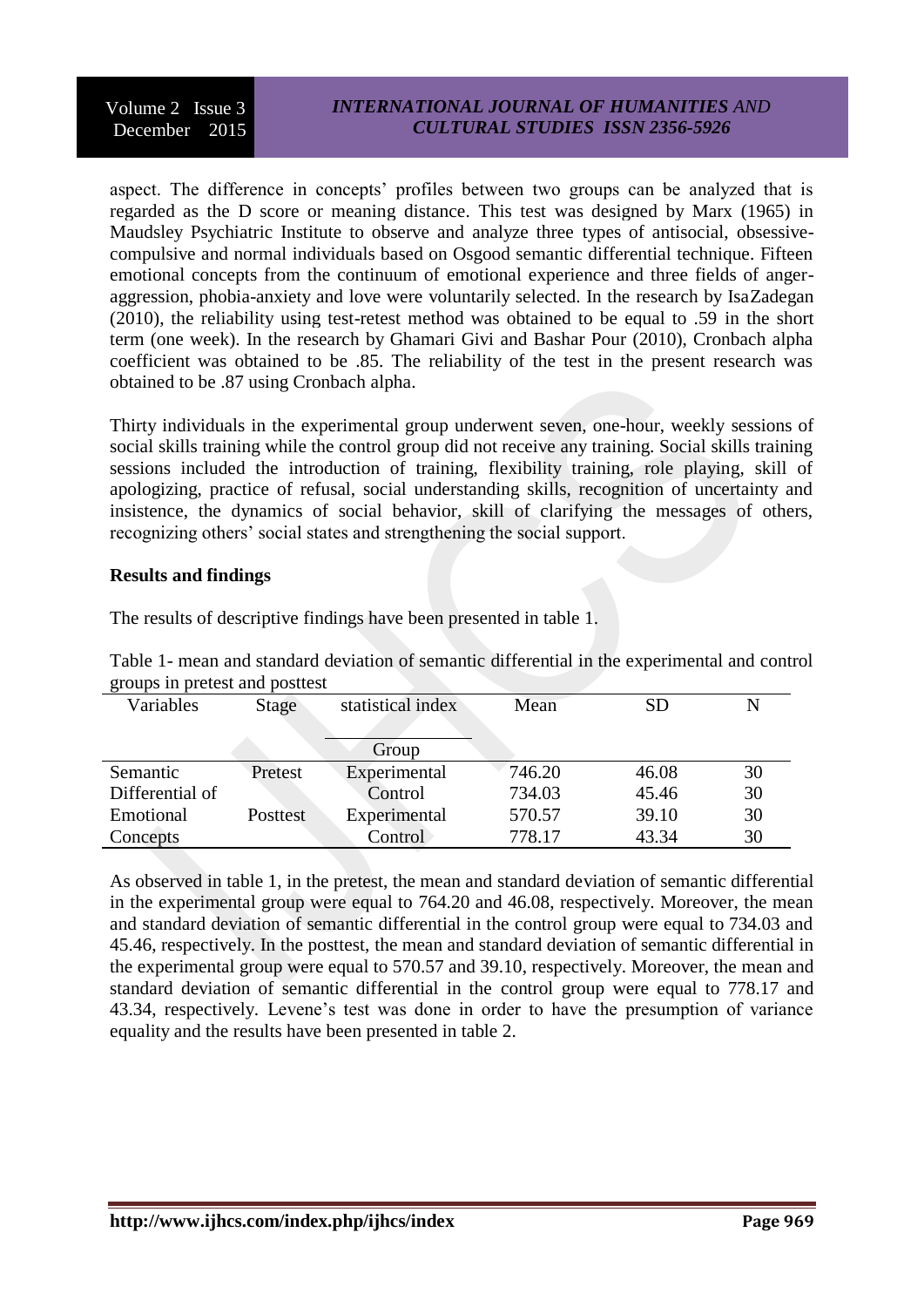| Table 2- the results of Levene's test about the presumption of variance equality |      |          |           |               |  |  |  |  |
|----------------------------------------------------------------------------------|------|----------|-----------|---------------|--|--|--|--|
| Variable                                                                         |      | First df | Second df | Level of sig. |  |  |  |  |
| Semantic Differential                                                            | -486 |          | 58        | .489          |  |  |  |  |
| of Emotional                                                                     |      |          |           |               |  |  |  |  |
| Concepts                                                                         |      |          |           |               |  |  |  |  |

As observed in table 2, null hypothesis for the equality of variances have been confirmed in both groups. That is to say that the variances' equality is confirmed in the experimental and control groups.

Table 3- The results of one-way covariance analysis (MANCOVA) on the mean scores of semantic differential of emotional concepts in post test

| variab<br>ٵ  | Source of change | <b>SS</b> | df | <b>MS</b> | $\mathbf{F}$ | level of sig. |
|--------------|------------------|-----------|----|-----------|--------------|---------------|
|              | Covariate        | 56708.23  |    | 56708.23  | 83.08        | .0001         |
| differential | Group            | 665360.08 |    | 665360.08 | 974.         | .0001         |
| semantic     | Error            | 36859.10  | 56 | 682.57    |              |               |

As observed in table 3, there is significant difference between the experimental and control groups in terms of semantic differential of emotional concepts (F=974.78 and P<.0001) and therefore, the research hypothesis is confirmed. Put it differently, social skills training decreased the level of negative emotional information processing among the patients suffering from multiple sclerosis.

## **Discussion and conclusion**

The results of table 3 indicated that there is there is significant difference between the experimental and control groups in terms of semantic differential of emotional concepts. It can be concluded that social skills training decreased the level of negative emotional information processing among the patients suffering from multiple sclerosis.

This finding is in line with the results of the studies by Benedict et al (2000), Amani & Hadian Hamedani (2008), Khalatbari et al., (2010), Attari et al., (2005) and Kakia (2010). People who have undergone social skills training learn how to be calm in different situations. For example, the skill of apologizing is a cooperative act that aims to make decisions for different issues, feelings of being helpful and control over the problems. Therefore, an individual who wants to use this technique learns to experience positive emotional processing. The increase in flexibility can help MS patients have more social support and it will also decrease their incapability in social behaviors. Most of the disorders have emotional background and are exposed to negative emotions such as phobia and depression. In fact, overestimation or exaggeration of emotional distress and psychosomatic symptoms lead to the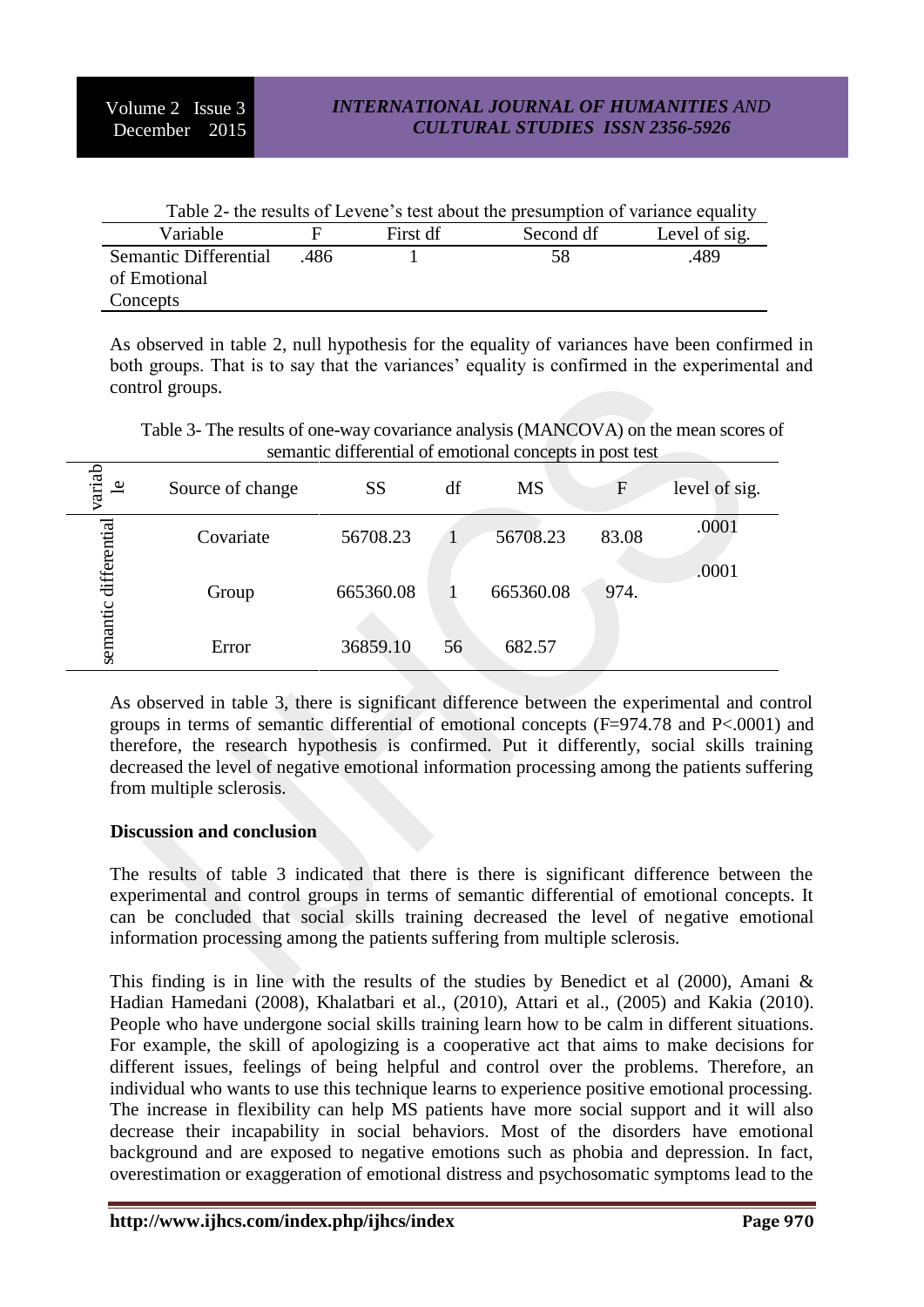Volume 2 Issue 3 December 2015

bias of information processing and it is hypothesized that this connotative bias in negative emotional matters is a reflection of a pathological factor for some disorders such as anxiety and depression.

Studies show that patients suffering from MS are several times more likely to develop such disorders and have increasing distress to adjust to their disease. Therefore, social skills training can improve negative emotional information processing and increases the life quality and psychological health of these individuals. One of the research limitations was the lack of follow-up study due to the time limitation. Therefore, it's recommended that more research with follow up be carried out.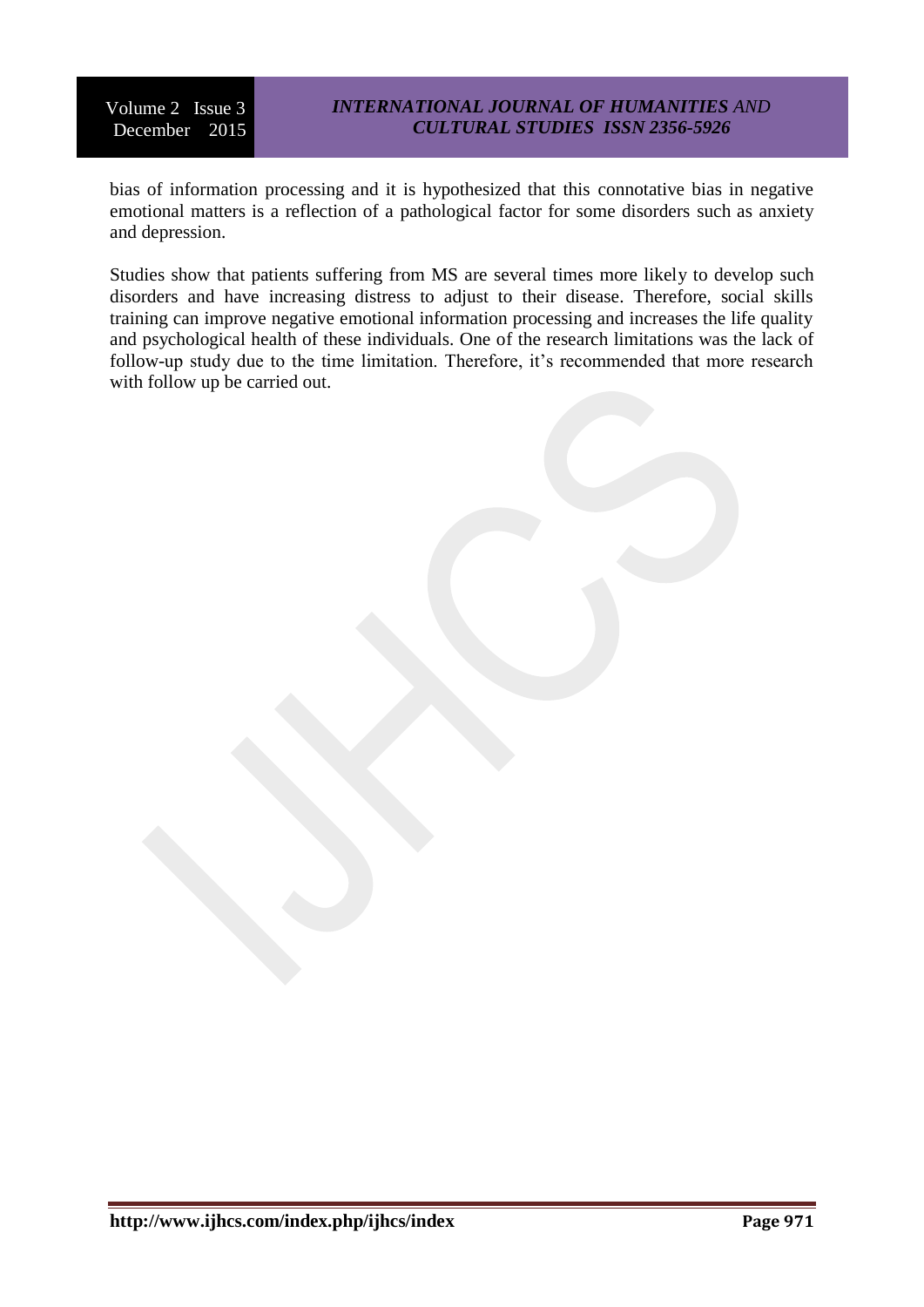#### **References**

Agha Yousefi, A., Shaghaghi, F., Dehestani, M., & Barghi Irani, Z. (2012). The relationship between life quality, psychological capital and disease perception in patients with MS. *Journal of Health Psychology, 1,* 1-15.

Amani, R., & Hadian Hamedani, R. (2008). Effectiveness of social skills training in the increase of students' happiness. Proceedings of the Fourth Global Congress on mental health. Shiraz University.

Attari, Y., Shahni Yeylagh, M., Kouchaki, A. M., Beshlideh, K. (2005). Effectiveness of group social skills training in personal-social adjustment of delinquent adolescents of Gonbad Kaboush province. *Educational Sciences and Psychology Journal of Shahid Chamran University, Ahvaz City, 12(3),* 25-46.

Benedict, R. H. B., Shapiro A., Priore R., Miler C., Munschauer, F., & Jacobs, L. (2000). Neuropsychological counseling improves social behavior in cognitively-impaired multiple sclerosis patients. *Multiple sclerosis Journal, 6(6), 391*-396.

Doring, A., Casper, F.P., Friedemann, P., & Dorr, J. (2012). Exercise in Multiple Sclerosis – An Integral Component of disease management. *EPMA Journal, 3(1),* 2.

Garma Roudi, G. H., & Vahdani Nia, M. S. (2006). Social health, students' social skills. *Payesh Journal, 5(2),* 148-153.

Ghamari Givi, H., Bashar Pour, S. (2010). Sensory and semantic processing in schizophrenia disorder and major depression. *Scientific Journal of Psychology, University of Tabriz, 5(18)*.

Holland, N. J., & Halper, J. (2005). Multiple Sclerosis: a self-care guide to wellness. New York. *Demos Medical Publishing, 1-10*.

Isa Zadegan, A. (2006). *Evaluation of semantic processing emotional information and the role of metaphor in changing it in patients with high neuroticism and its comparison with individuals with extraversion personality trait*. PhD thesis. Allameh Tabataba'i University. Tehran.

Jahan Bakhshian, N., & Zandi Pour, T. (2011). Effectiveness of group counseling based on Lazarus multimodal approach with MS patients to improve their mental health and strengthening their social support*. Journal of Psychological Studies, 7(2),* 65-84.

Kakia, L. (2010). The effectiveness of social skills training in reducing addiction vulnerability in pre-university school students in Tehran. *Lorestan University of Medical Sciences Journal, 12(3),* 31-36.

Khalatbari, J., Ghorban Shiroudi, S. H., Rahbar Taromsari, K. H., & Keikhay Farzaneh, M. M. (2010). Effectiveness of social skills training in mental health and assertiveness of